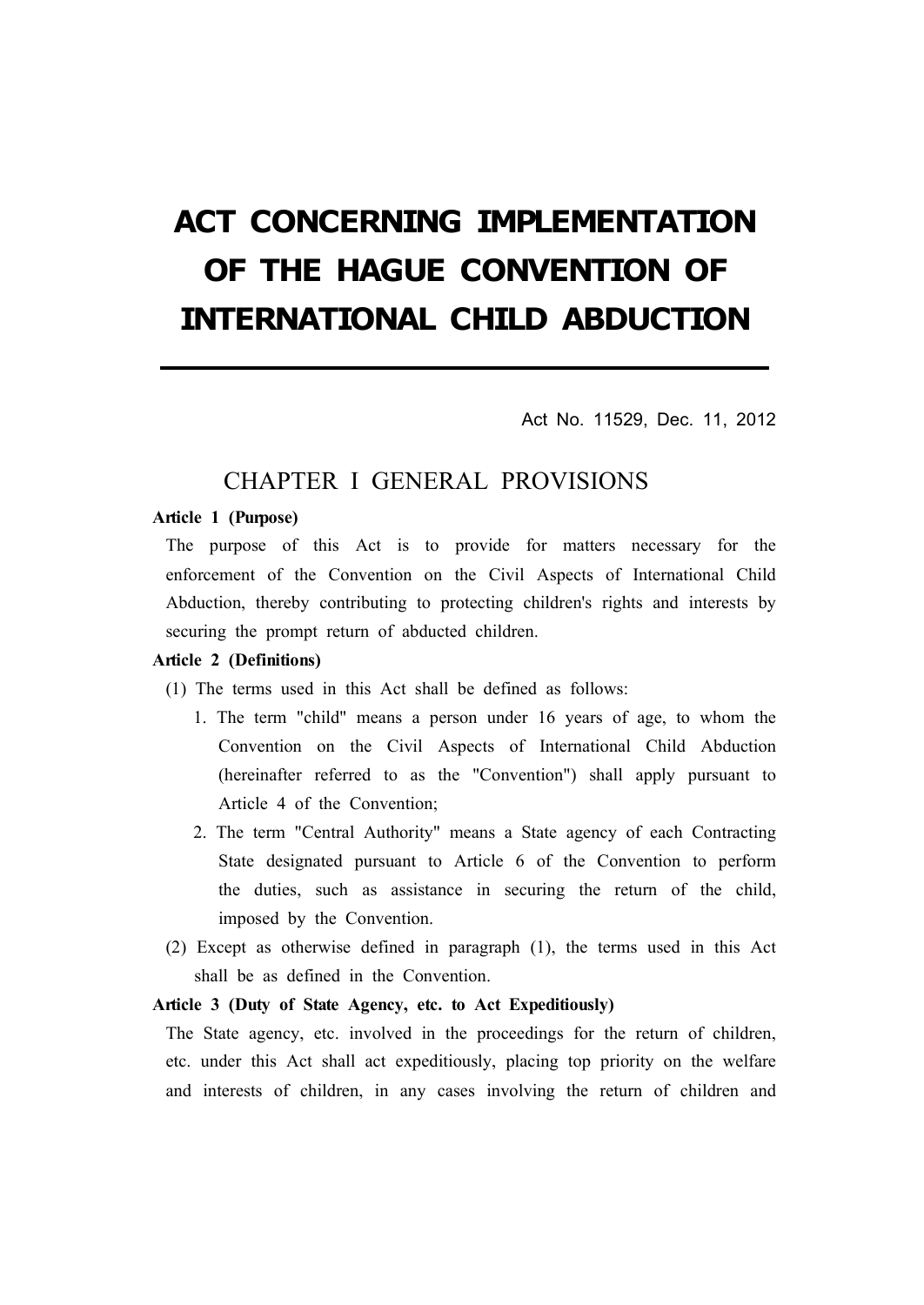the rights of access under the Convention and this Act.

### Article 4 (Designation of Central Authority)

The Minister of Justice shall be the Central Authority of the Republic of Korea.

## CHAPTER II PROCEDURE, ETC. FOR ASSISTANCE IN SECURING RETURN OF CHILD

### Article 5 (Application for Assistance in Securing Return of Child Abducted to Republic of Korea, Etc.)

- (1) A person who claims that there has been a breach of custody or access rights within the meaning of the Convention as a result of a wrongful removal to or retention of a child in the Republic of Korea may file an application with the Minister of Justice for each of the following assistance in securing the return of the child set forth in the Convention:
	- 1. Discovery of the whereabouts of the child;
	- 2. Provision of information of a general character as to the Korean law in connection with the application of the Convention;
	- 3. Other assistance specified in the Convention.
- (2) When it is manifest that the requirements of the Convention are not fulfilled or that the application is otherwise not well founded, the Minister of Justice may refuse to accept the application set forth in paragraph (1) pursuant to Article 27 of the Convention.

### Article 6 (Amicable Resolution, etc. of Disputes)

Upon receipt of an application set forth in Article  $5(1)$ , the Minister of Justice may take a measure necessary for an amicable resolution of a dispute concerning child abduction, etc. or for the voluntary return of a child as prescribed by the Convention.

### Article 7 (Notice of Wrongful Removal or Retention of Child)

(1) The Minister of Justice or any person claiming a breach of custody rights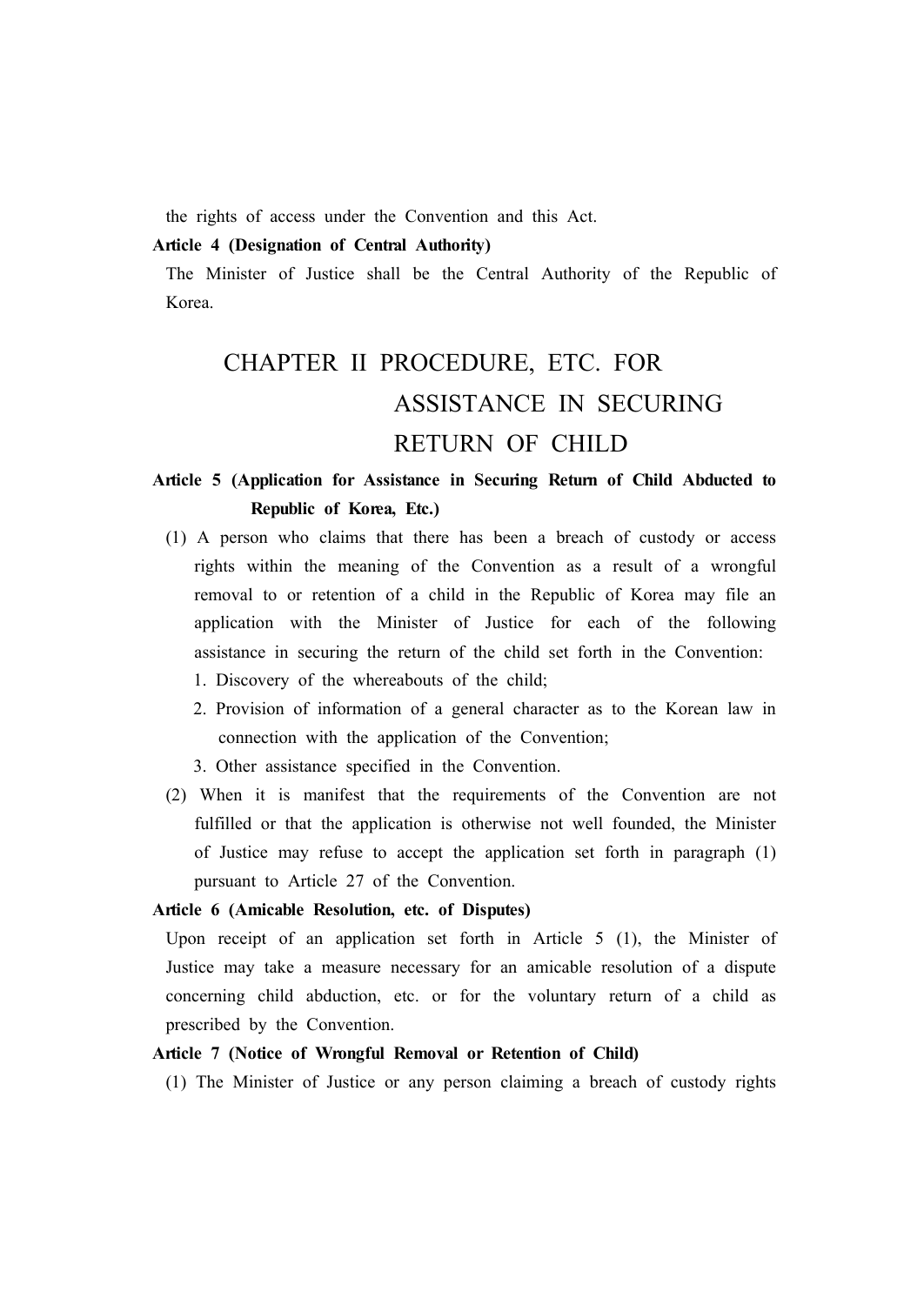who filed the application set forth in Article 5 (1) may notify the competent court prescribed by the Supreme Court Regulations of the wrongful removal or retention of a child to suspend judicial proceedings on the merits under Article 16 of the Convention.

- (2) Upon receipt of the notice set forth in paragraph (1) or the petition set forth in Article 12 (1), the court shall suspend judicial proceedings on the merits pursuant to Article 16 of the Convention, except in either of the following cases:
	- 1. Where the petition set forth in Article 12 (1) has been refused;
	- 2. Where the petition set forth in Article 12 (1) has not been filed within a reasonable period after receipt of the notice set forth in paragraph (1).

### Article 8 (Assistance in Application for Return of Child Abducted to Other Contracting State, Etc.)

Upon receipt of an application, etc. for assistance in securing the return of a child from a person claiming that there has been a breach of custody or access rights within the meaning of the Convention as a result of a wrongful removal to or retention of a child in any other Contracting State, the Minister of Justice may provide necessary assistance, within the scope specified by the Convention, such as transfer of the application for assistance to the Central Authority of the country where the child is located.

### Article 9 (Request for Cooperation to Relevant Agencies)

When necessary for the enforcement of the Convention, including provision of the assistance upon receipt of the application set forth in Article 5 (1) and provision of the assistance set forth in Article 8, the Minister of Justice may request the head of a relevant central administrative agency, local government, or public institution (referring to the public institutions set forth in the Act on the Management of Public Institutions) or the Minister of the National Court Administration to provide materials or information on a child, such as the country which the child has entered and left, the whereabouts and social background of the child, and other cooperation necessary for performance of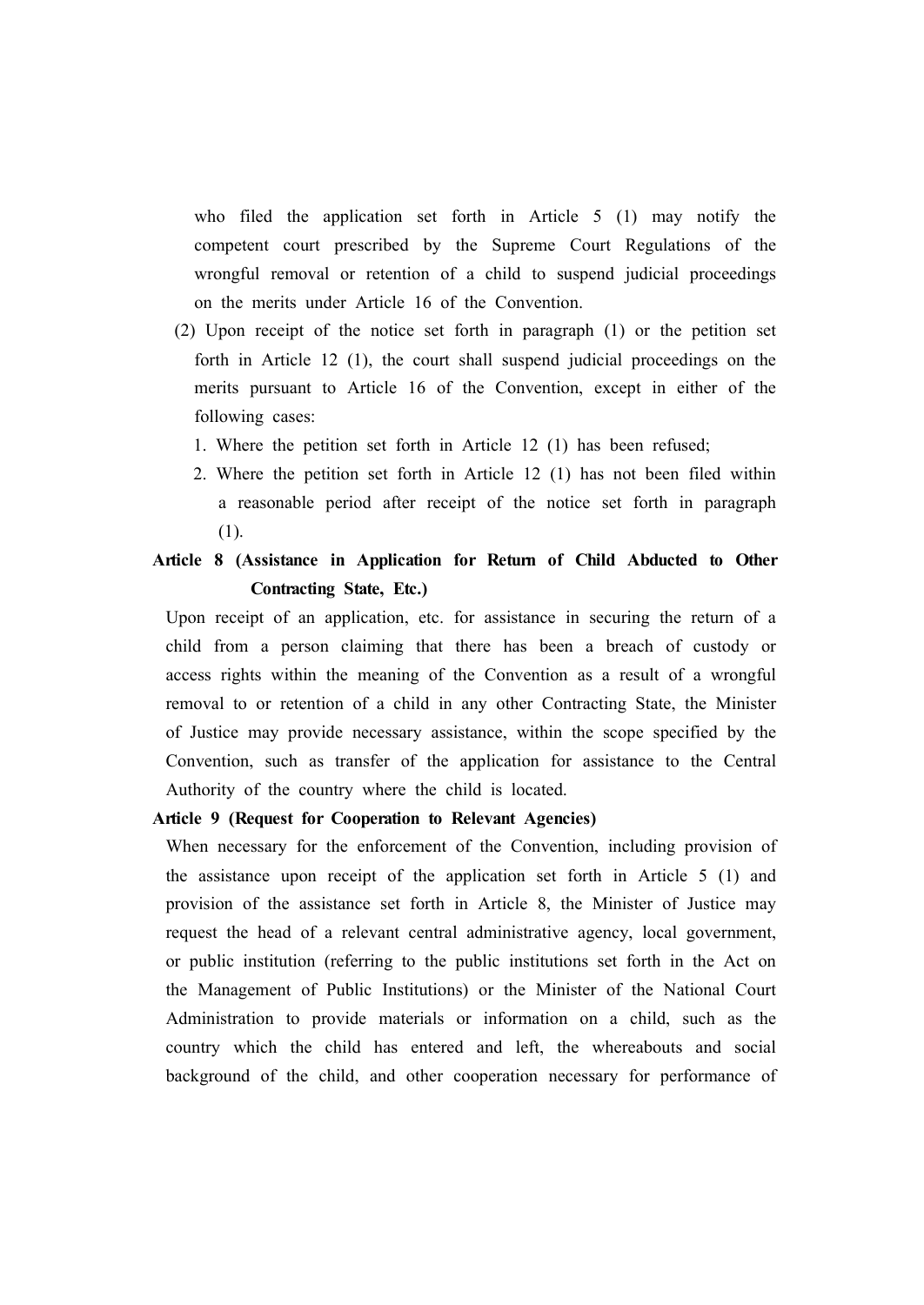the duties of the Central Authority under Article 7 of the Convention. In such cases, the head of the agency in receipt of such request shall comply therewith, unless under extraordinary circumstances.

### Article 10 (Collection of Statistics and Public Relations, etc.)

The Minister of Justice may carry out the following to ensure the efficient prevention of child abduction and the prompt return of abducted children:

- 1. Collection of statistics on cases handled pursuant to the Convention;
- 2. Domestic and overseas public relations activities conducted through the Internet, newspapers, broadcasting media and other mass media;
- 3. Research and surveys for matters such as prevention of child abduction and prompt return of abducted children;
- 4. Exchanges with the Central Authority of each Contracting State;
- 5. Education and training of the personnel in charge of the relevant affairs, such as the return of abducted children.

### CHAPTER III JUDICIAL PROCEEDINGS

#### Article 11 (Jurisdiction)

The Seoul Family Court shall have exclusive jurisdiction over a case involving the return of a child under the Convention.

### Article 12 (Petitioners, etc.)

- (1) A person claiming that there has been a breach of custody rights within the meaning of the Convention as a result of a wrongful removal to or retention of a child in the Republic of Korea may file with the competent court a petition seeking the return of the child.
- (2) Except as otherwise prescribed by the Convention, this Act, and the Supreme Court Regulations, the provisions regarding Category E family non-litigation cases under the Family Litigation Act shall apply *mutatis mutandis* to a petition seeking the return of a child under paragraph (1).
- (3) The court may render a prior disposition under Article 62 of the Family Litigation Act or a provisional disposition under Article 63 of the aforesaid Act, to protect the rights and interests of children or prevent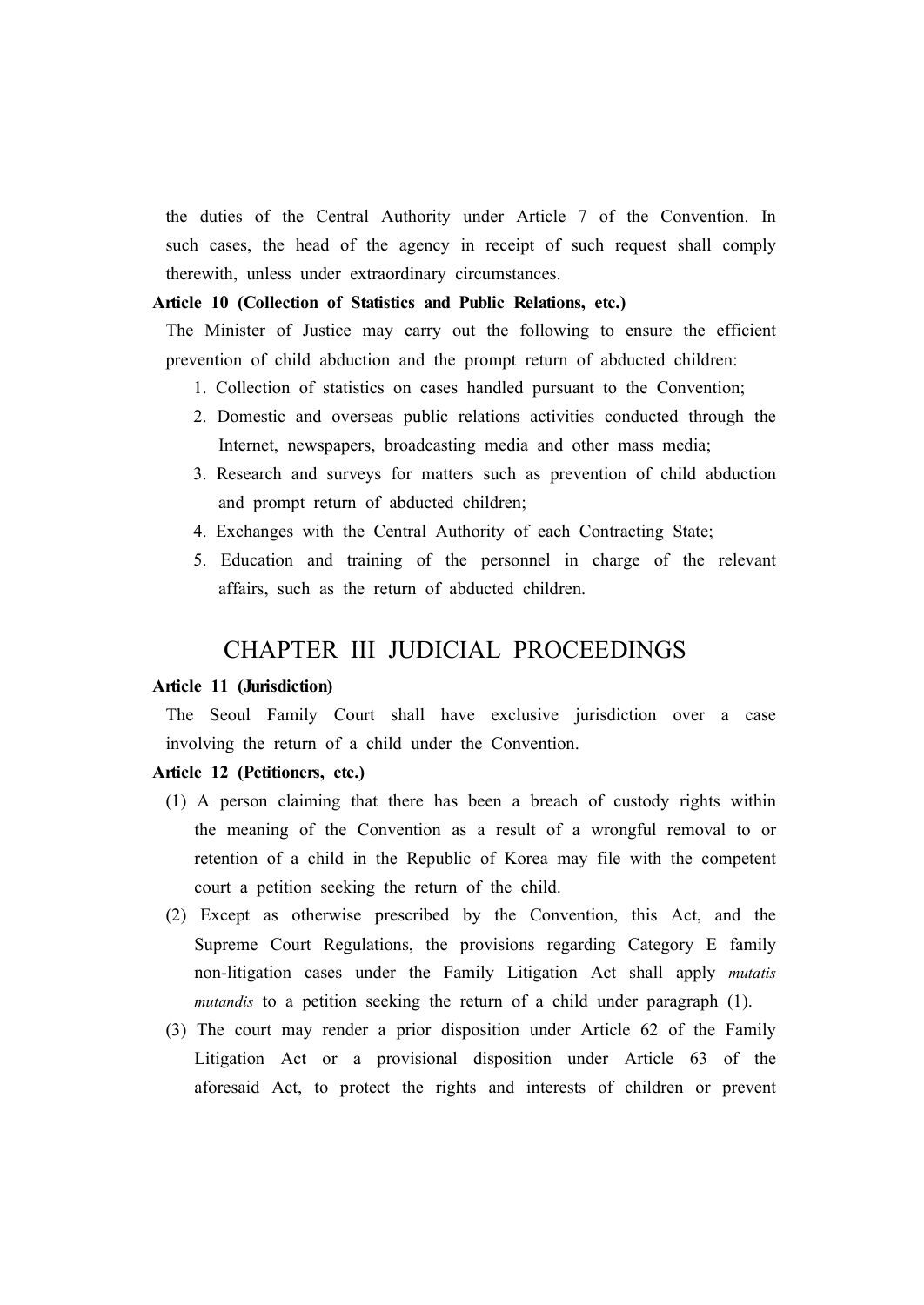further abduction or concealment of a child, in connection with the petition cases set forth in paragraph (1).

- (4) The court may dismiss the petition seeking the return of a child under paragraph (1), even where there has been a breach of custody rights within the meaning of the Convention as a result of a wrongful removal or retention of a child, if any of the following grounds set forth in the Convention occurs:
	- 1. One year has elapsed since the wrongful removal or retention of the child and the child has already settled into his/her new environment;
	- 2. The person having the care of the child was not actually exercising his/her rights of custody at the time of removal or retention, or consented to or subsequently acquiesced in the removal or retention of the child;
	- 3. There is a grave risk that the return of the child would expose the child to physical or psychological harm or otherwise place the child in an intolerable situation;
	- 4. The court finds that the child objects to being returned and has attained an age and degree of maturity at which it is appropriate to take account of his/her views;
	- 5. The return of the child may be refused if this would not be permitted by the fundamental principles of the Republic of Korea regarding the protection of human rights and fundamental freedoms.
- (5) The court shall promptly notify the Minister of Justice in writing of the results of the judicial proceedings in court of each instance with respect to the cases set forth in paragraph (1).
- (6) Matters necessary for the procedures for judicial proceedings and conciliation regarding the petition cases under paragraph (1) shall be prescribed by the Supreme Court Regulations.

### Article 13 (Order of Performance, etc.)

(1) Where a person who is obligated to return a child within the meaning of the Convention by a judgment, a conciliation statement or a decision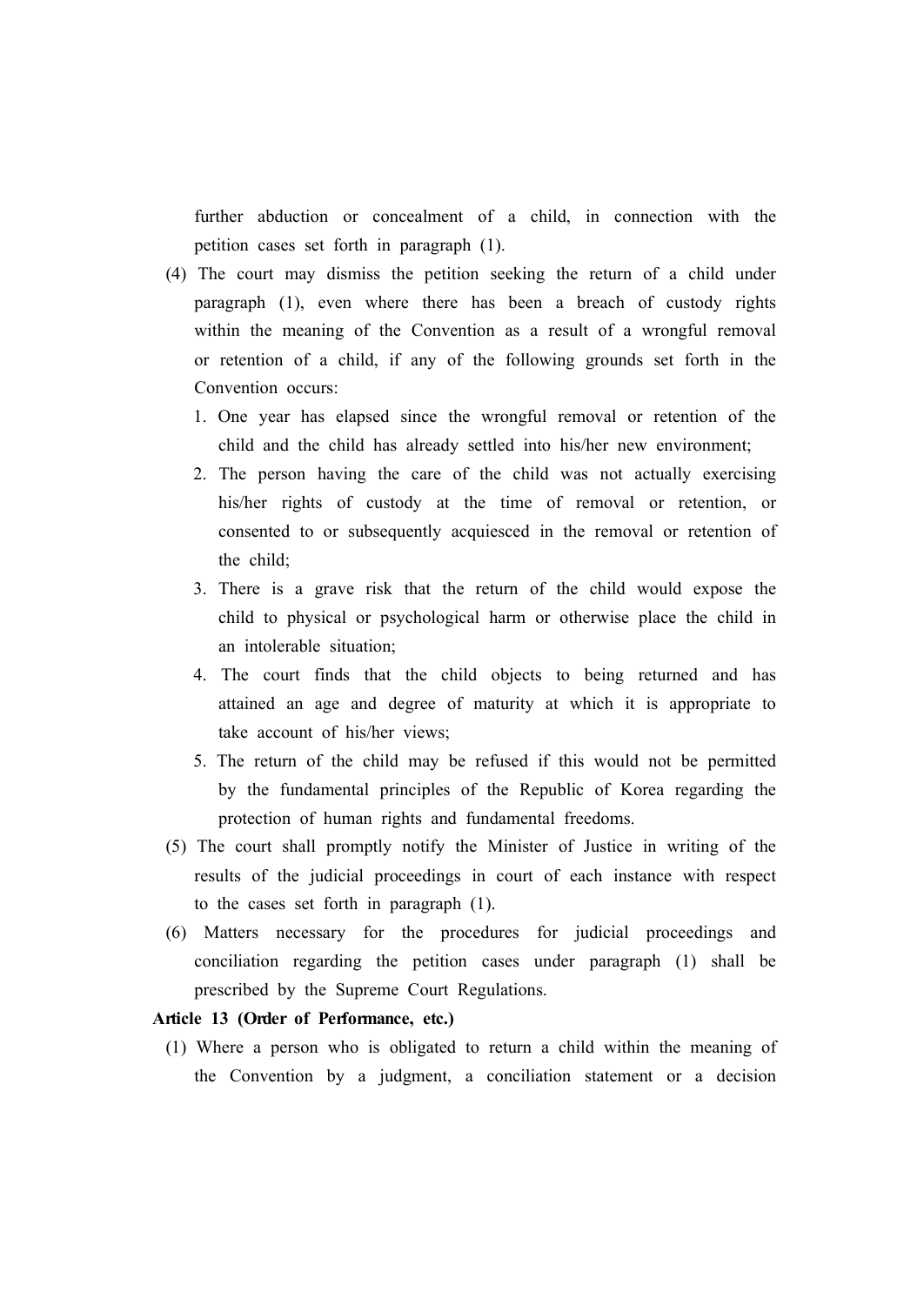substituting conciliation fails to perform such an obligation without justifiable grounds, the court may order the person to perform the obligation within a certain period.

- (2) The court may impose a fine for negligence of up to ten million won on any person who breaches, without justifiable grounds, an order of performance under paragraph (1).
- (3) Where a person in receipt of an order of performance under paragraph (1) fails to perform his/her obligation within 30 days without justifiable grounds despite his/her receipt of the sanction under paragraph (2), the court may impose a detention order for a period of up to 30 days until he/she performs the obligation.
- (4) Articles 64, 67 (1), and 68 of the Family Litigation Act shall apply *mutatis mutandis* to the method and procedures for issuance of an order of performance, imposition of fines for negligence, and issuance of an order of detention under paragraphs (1) through (3).

### Article 14 (Notice of Reasons for Delay)

Where the court fails to reach a decision within six weeks from the date a petition for adjudication or an application for conciliation was filed in a case involving the return of a child, the court shall give written notice of the reasons for such delay at the request of the petitioner or the Minister of Justice.

### CHAPTER IV SUPPLEMENTARY PROVISIONS

#### Article 15 (Litigation Expenses)

Except for cases eligible for the legal aid under the Legal Aid Act or any other Act or subordinate statute, the State shall not be liable to pay attorney's fees and other litigation expenses.

### Article 16 (Translations)

A Korean translation shall be attached to any documents prepared in foreign languages other than English, among documents submitted to the Minister of Justice pursuant to this Act. An English translation may be attached to such